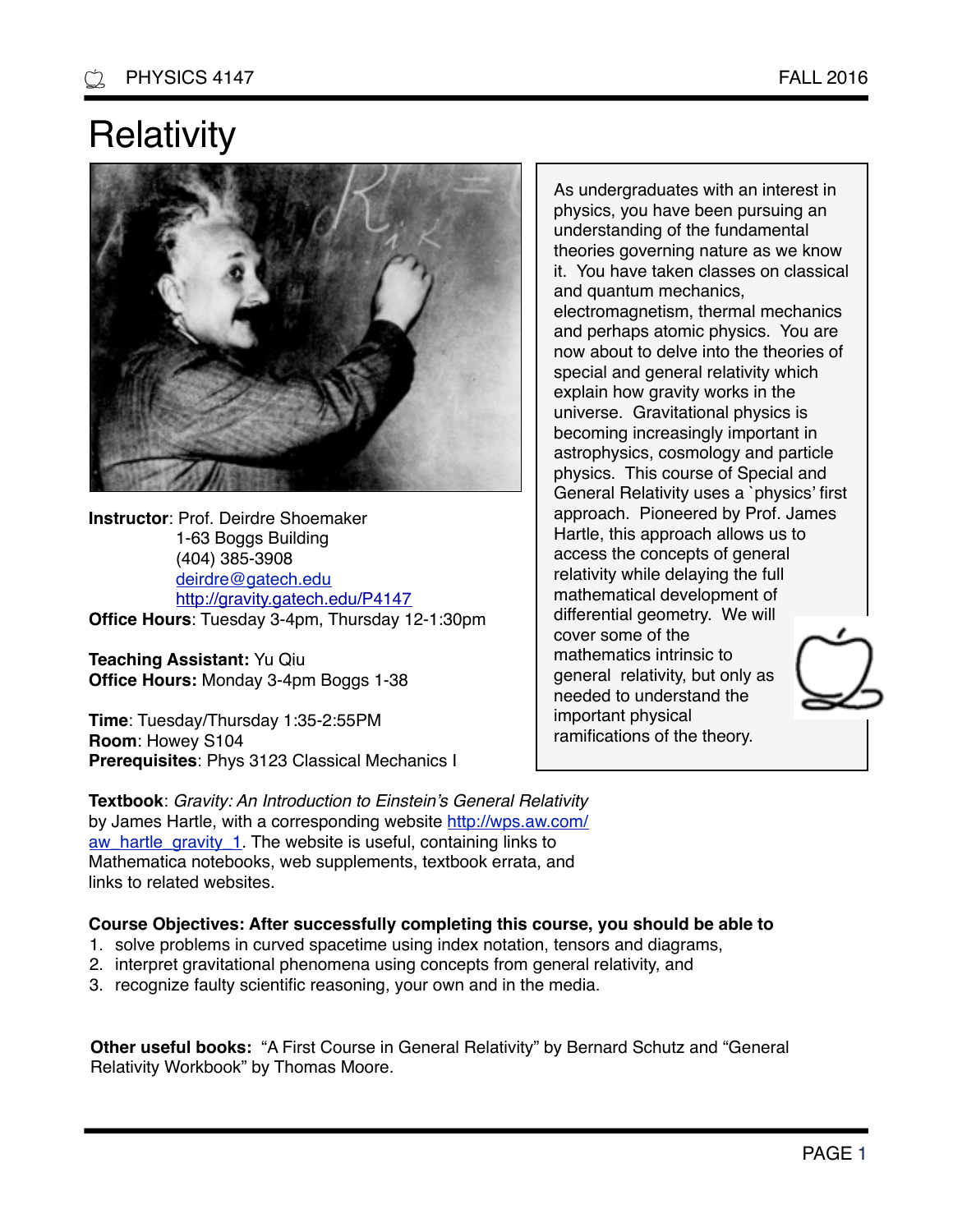**Course Topics:** This course will briefly cover special relativity in order to introduce the key concepts that lead to a revolution in our understanding of space and time. The majority of the course will be spent on general relativity. We will cover, as time permits, spacetime curvature, metrics, geodesics, experimental verification of general relativity, black holes, Einstein equations and gravitational waves.

**Academic Integrity:** Students are reminded of the obligations and expectations associated with the Georgia Tech Academic Honor Code.

**Accommodations for Disabilities:** If you have learning needs that require some adaptations for you to succeed in this course, please contact Disability Services (http://disabilityservices.gatech.edu). We can arrange to accommodate your learning needs based on their recommendations.

| <b>Grading Policy</b>      |     | <b>Final Letter Grades</b> |            |
|----------------------------|-----|----------------------------|------------|
| Homework                   | 15% | Α                          | 89.5-100%  |
| Exam 1                     | 20% | В                          | 79.5-89.4% |
| Exam 2                     | 20% | C                          | 69.5-79.4% |
| Exam 3                     | 20% | D                          | 59.5-69.4% |
| Proposal for Final Project | 5%  | F                          | < 59.4%    |
| Progress Report            | 5%  |                            |            |
| <b>Final Project</b>       | 15% |                            |            |

**Exam Policy**: There will be 3 exams. All exams will be held during the regularly scheduled class time. See the schedule for the test dates. These exams will be in-class, closed books. I will provide a formula sheet before the test dates.

**Homework Policy:** Homework sets will be due Tuesday at the beginning of the class period. Unless special arrangements have been made with me before the assignment is due, we will use the following late assignment policy. Late assignments will be docked 5% if the assignment is turned in after class but before 5pm on the due date. Assignments will be penalized 10% for each late day, and 10% over a weekend. Turn in your late assignments to me personally, put them under my office door, or in my mailbox in the Physics Office in Howey. Working in a group can help in understanding the homework questions and is encouraged; however, **you must include the names of the group members** on the homework papers you turn in to me. No assignments will be accepted after solutions have been disclosed. The work you submit must be your own. Failure to do so will mean a 0% on that assignment and is a violation of the student honor code. Homework and exams will be graded using the following rubric

| <b>Completeness Points</b>      | <b>Quality Points</b>  |
|---------------------------------|------------------------|
| $4$ – completed                 | 4- correct solution    |
| 3 – missing explanations, steps | 3 – minor errors       |
| 2 – missing major parts         | 2 - major errors       |
| 1, $0$ – little or no effort    | 0 - incorrect solution |